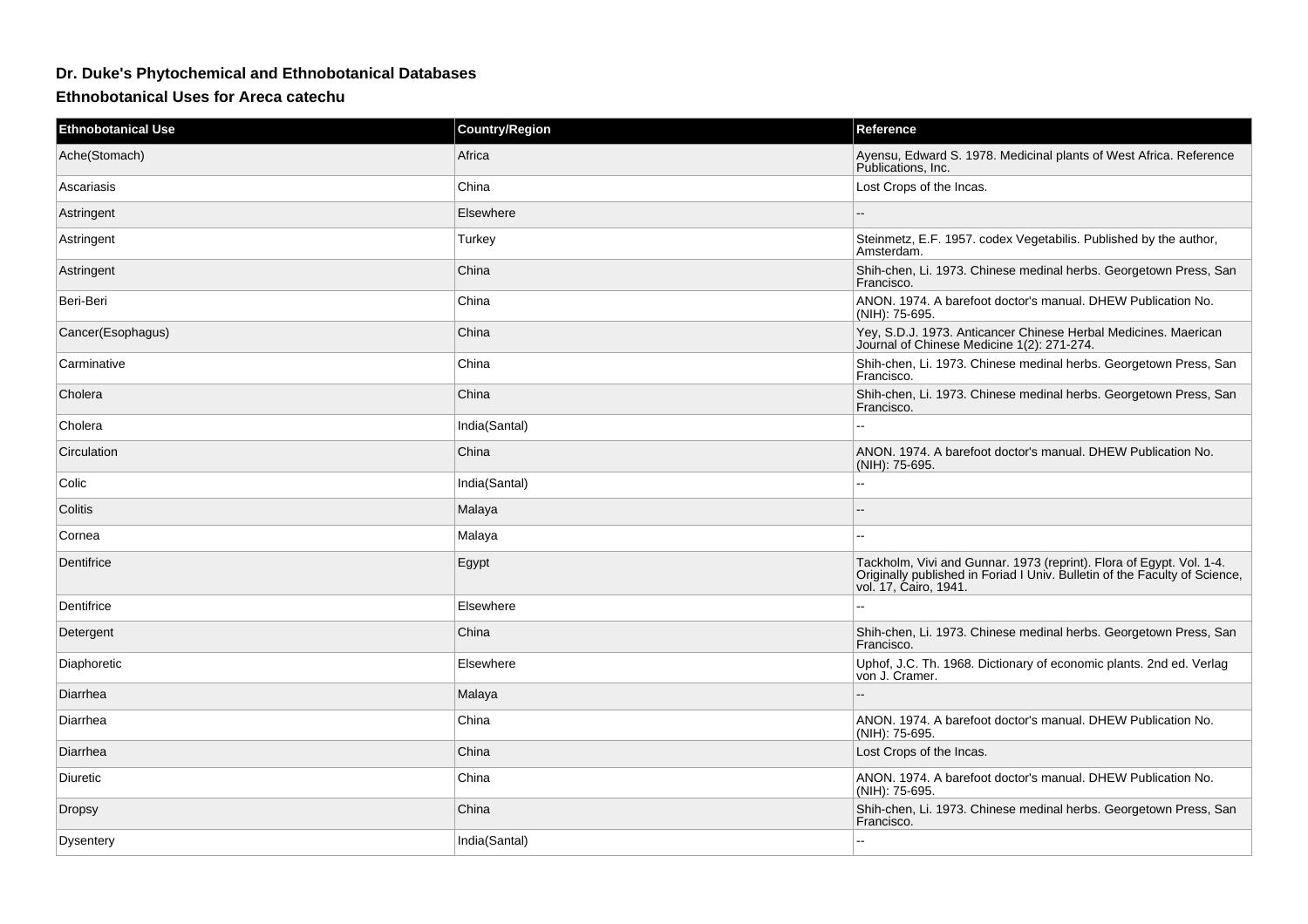| <b>Ethnobotanical Use</b> | Country/Region | Reference                                                                             |
|---------------------------|----------------|---------------------------------------------------------------------------------------|
| <b>Dysentery</b>          | China          | ANON, 1974. A barefoot doctor's manual. DHEW Publication No.<br>(NIH): 75-695.        |
| Dyspepsia                 | China          | Lost Crops of the Incas.                                                              |
| Dyspepsia                 | China          | ANON. 1974. A barefoot doctor's manual. DHEW Publication No.<br>(NIH): 75-695.        |
| Edema                     | China          | ANON. 1974. A barefoot doctor's manual. DHEW Publication No.<br>(NIH): 75-695.        |
| Edema                     | China          | Lost Crops of the Incas.                                                              |
| Energy                    | China          | ANON. 1974. A barefoot doctor's manual. DHEW Publication No.<br>(NIH): 75-695.        |
| Fever                     | Malaya         | $\overline{a}$                                                                        |
| Gastrosis                 | Malaya         | $\overline{a}$                                                                        |
| Gonorrhea                 | Malaya         |                                                                                       |
| Hematuria                 | <b>Borneo</b>  | $\overline{a}$                                                                        |
| Herpes                    | Malaya         |                                                                                       |
| Hysteria                  | Malaya         | --                                                                                    |
| Intoxicant                | Elsewhere      | $\sim$                                                                                |
| Intoxicant                | Turkey         | Steinmetz, E.F. 1957. codex Vegetabilis. Published by the author,<br>Amsterdam.       |
| Laxative                  | Elsewhere      |                                                                                       |
| Malaria                   | China          | ANON. 1974. A barefoot doctor's manual. DHEW Publication No.<br>(NIH): 75-695.        |
| Malaria                   | China          | Shih-chen, Li. 1973. Chinese medinal herbs. Georgetown Press, San<br>Francisco.       |
| Malaria                   | Turkey         | Steinmetz, E.F. 1957. codex Vegetabilis. Published by the author,<br>Amsterdam.       |
| Masticatory               | Turkey         | Steinmetz, E.F. 1957. codex Vegetabilis. Published by the author,<br>Amsterdam.       |
| Masticatory               | India          |                                                                                       |
| Masticatory               | Elsewhere      | Uphof, J.C. Th. 1968. Dictionary of economic plants. 2nd ed. Verlag<br>von J. Cramer. |
| Masticatory               | Elsewhere      | $\overline{a}$                                                                        |
| Masticatory               | Solomon I      |                                                                                       |
| Miotic                    | Elsewhere      | Uphof, J.C. Th. 1968. Dictionary of economic plants. 2nd ed. Verlag<br>von J. Cramer. |
| Odontosis                 | Java           | $\overline{\phantom{a}}$                                                              |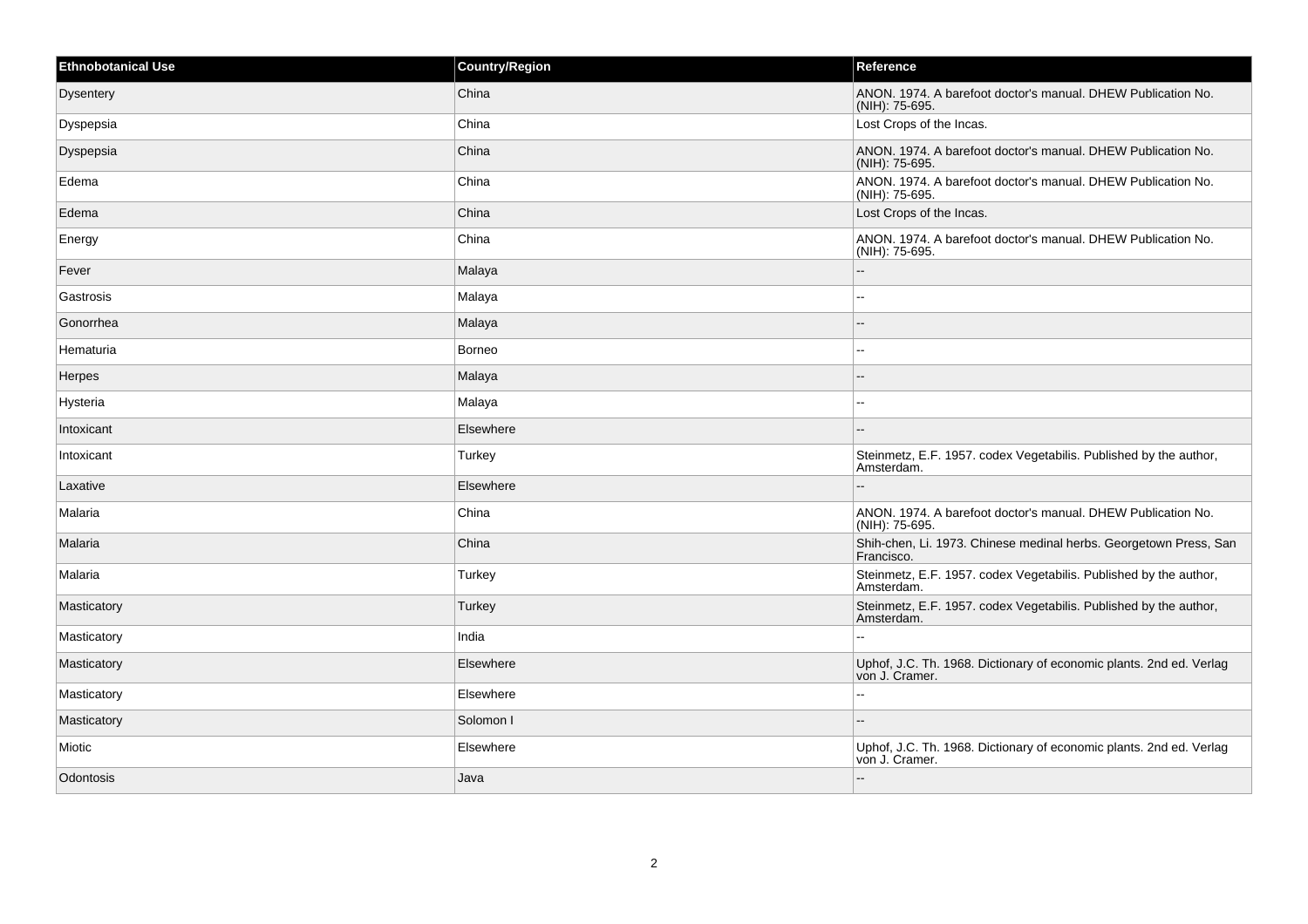| <b>Ethnobotanical Use</b> | <b>Country/Region</b> | Reference                                                                                                                                                                   |
|---------------------------|-----------------------|-----------------------------------------------------------------------------------------------------------------------------------------------------------------------------|
| Oliguria                  | China                 | Lost Crops of the Incas.                                                                                                                                                    |
| Ophthalmia                | Egypt                 | Tackholm, Vivi and Gunnar. 1973 (reprint). Flora of Egypt. Vol. 1-4.<br>Originally published in Foriad I Univ. Bulletin of the Faculty of Science,<br>vol. 17, Cairo, 1941. |
| Preventitive(Malaria)     | China                 | Shih-chen, Li. 1973. Chinese medinal herbs. Georgetown Press, San<br>Francisco.                                                                                             |
| Preventitive(Mephitis)    | China                 | Shih-chen, Li. 1973. Chinese medinal herbs. Georgetown Press, San<br>Francisco.                                                                                             |
| Rhagades                  | India(Santal)         | ц.                                                                                                                                                                          |
| Rhinosis                  | Malaya                |                                                                                                                                                                             |
| Scabies                   | Java                  | ۵۵                                                                                                                                                                          |
| Smallpox                  | India(Santal)         |                                                                                                                                                                             |
| Sore                      | India(Santal)         | --                                                                                                                                                                          |
| Stomachic                 | Turkey                | Steinmetz, E.F. 1957. codex Vegetabilis. Published by the author,<br>Amsterdam.                                                                                             |
| Stomachic                 | China                 | Shih-chen, Li. 1973. Chinese medinal herbs. Georgetown Press, San<br>Francisco.                                                                                             |
| Syphilis                  | India(Santal)         |                                                                                                                                                                             |
| Taenicide                 | Elsewhere             | Uphof, J.C. Th. 1968. Dictionary of economic plants. 2nd ed. Verlag<br>von J. Cramer.                                                                                       |
| Taenifuge                 | India                 | --                                                                                                                                                                          |
| Tapeworm                  | Java                  | --                                                                                                                                                                          |
| Tenifuge                  | China                 | Keys, J.D. 1976. Chinese Herbs. Charles E. Tuttle Co., Tokyo.                                                                                                               |
| Tonic                     | China                 | Shih-chen, Li. 1973. Chinese medinal herbs. Georgetown Press, San<br>Francisco.                                                                                             |
| Tonic                     | Turkey                | Steinmetz, E.F. 1957. codex Vegetabilis. Published by the author,<br>Amsterdam.                                                                                             |
| Tumor(Abdomen)            | India                 | Hartwell, J.L. 1967-71. Plants used against cancer. A survey. Lloydia<br>30-34.                                                                                             |
| Venereal                  | India(Santal)         | --                                                                                                                                                                          |
| Vermifuge                 | Egypt                 | Tackholm, Vivi and Gunnar. 1973 (reprint). Flora of Egypt. Vol. 1-4.<br>Originally published in Foriad I Univ. Bulletin of the Faculty of Science,<br>vol. 17, Cairo, 1941. |
| Vermifuge                 | China                 | ANON. 1974. A barefoot doctor's manual. DHEW Publication No.<br>(NIH): 75-695.                                                                                              |
| Vermifuge                 | China                 | Steinmetz, E.F. 1957. codex Vegetabilis. Published by the author,<br>Amsterdam.                                                                                             |
| Vermifuge                 | China                 | --                                                                                                                                                                          |